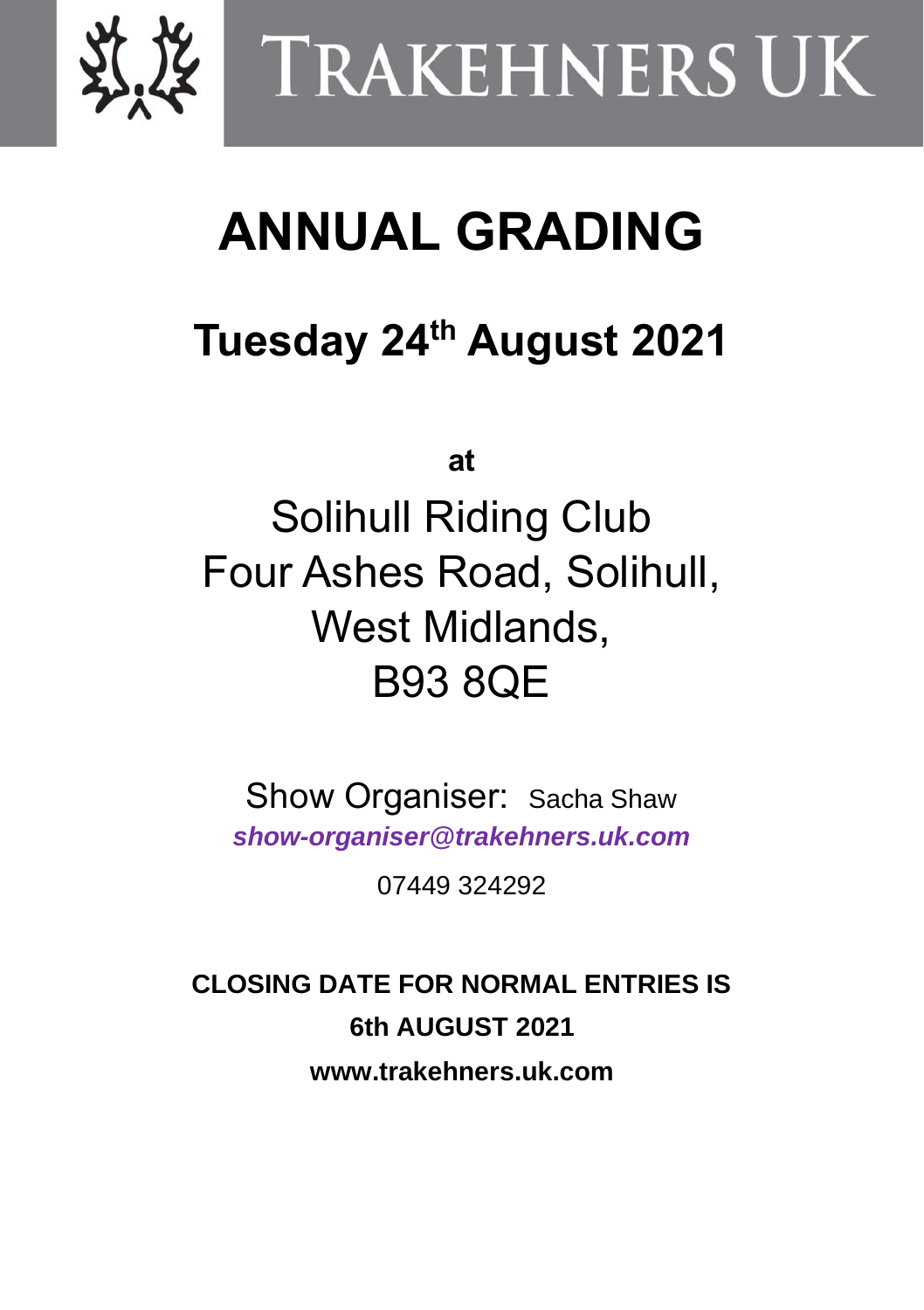

## **2021 SPONSORSHIP OPPORTUNITIES**

We are proudly promoting the **34 th Trakehner Breeders' Fraternity Annual Grading.** This event is run under our contract with the Trakehner Verband in Germany and attracts horse enthusiasts from across the country.

The event will be advertised on our website and in UK press with catalogues circulated throughout the Trakehner breeding world.

For more than 275 years Trakehners have been selectively bred using methods that are now emulated worldwide by Warmblood stud books. Why not be a part of this International breed?

#### **Sponsorship proposals are welcome**

*For more details please contact Sacha Shaw on 07449 324292 or [show-organiser@trakehners.uk.com](mailto:show-organiser@trakehners.uk.com)*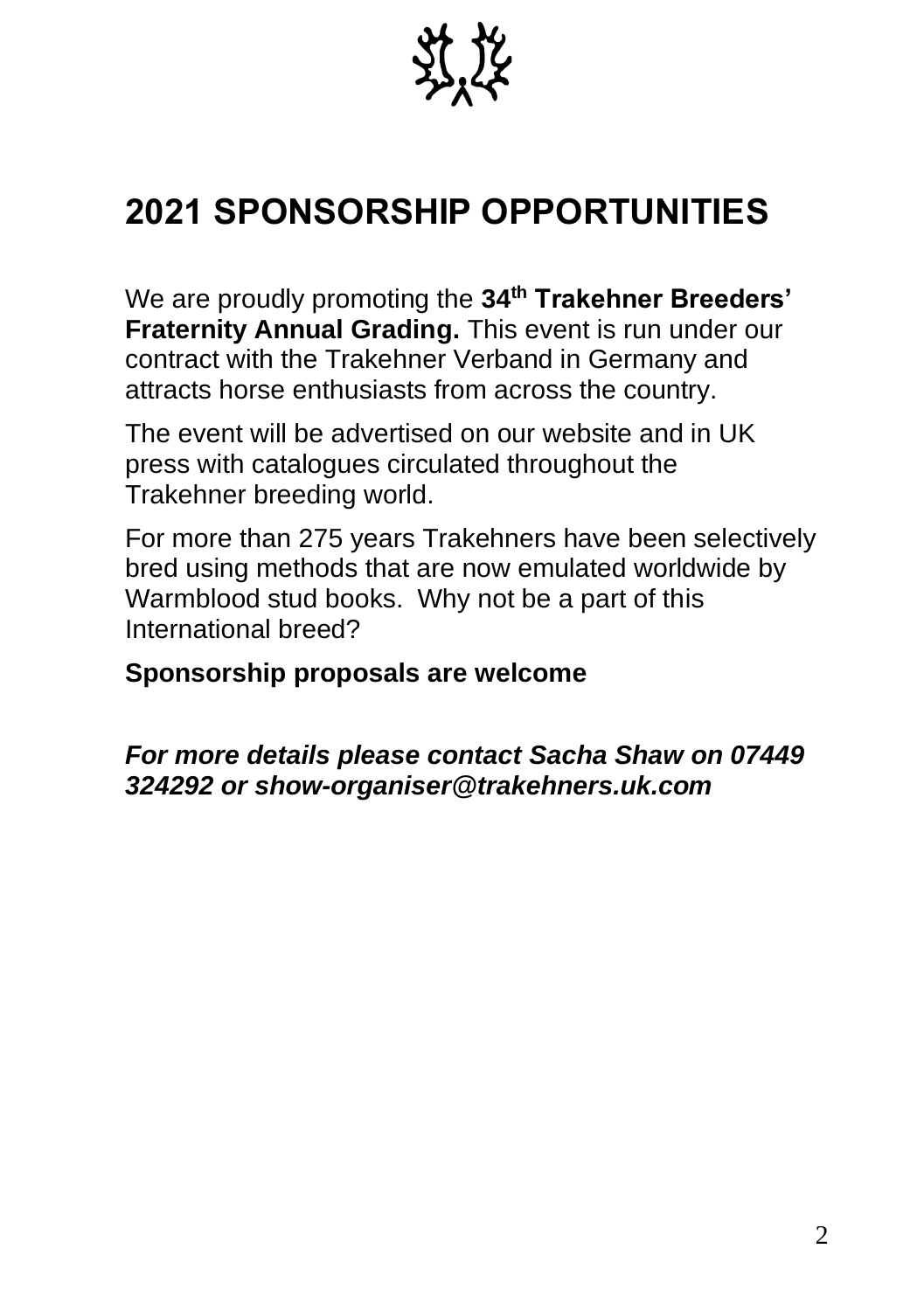

### **TUESDAY – 24 th AUGUST**

#### **Grading of Stallions**

**CLASS A** Registered pure bred Trakehner, Thoroughbred, Arab and Anglo Arabs minimum 2 years old. Stallions 4 years and over must have passed an approved Performance Test or equivalent according to TBF/Trakehner Verband Rules.

> *Measuring – Morning Trot up – Morning Individual Shows - Morning Free Jumping – Afternoon Stallion Grading Results - Afternoon*

#### **Grading of Mares**

- **CLASS B** Main Stud Book or Stud Book mares, minimum 3 years old
- **CLASS C** Thoroughbred, Arab and Anglo Arab minimum 3 years old (refer to rules for eligibility)

*Measuring – Morning Trot up – Morning Individual Shows – Morning Mare Grading Championship - Midday*

#### *Downlands Cancara Trophy to the Mare Grading Champion.*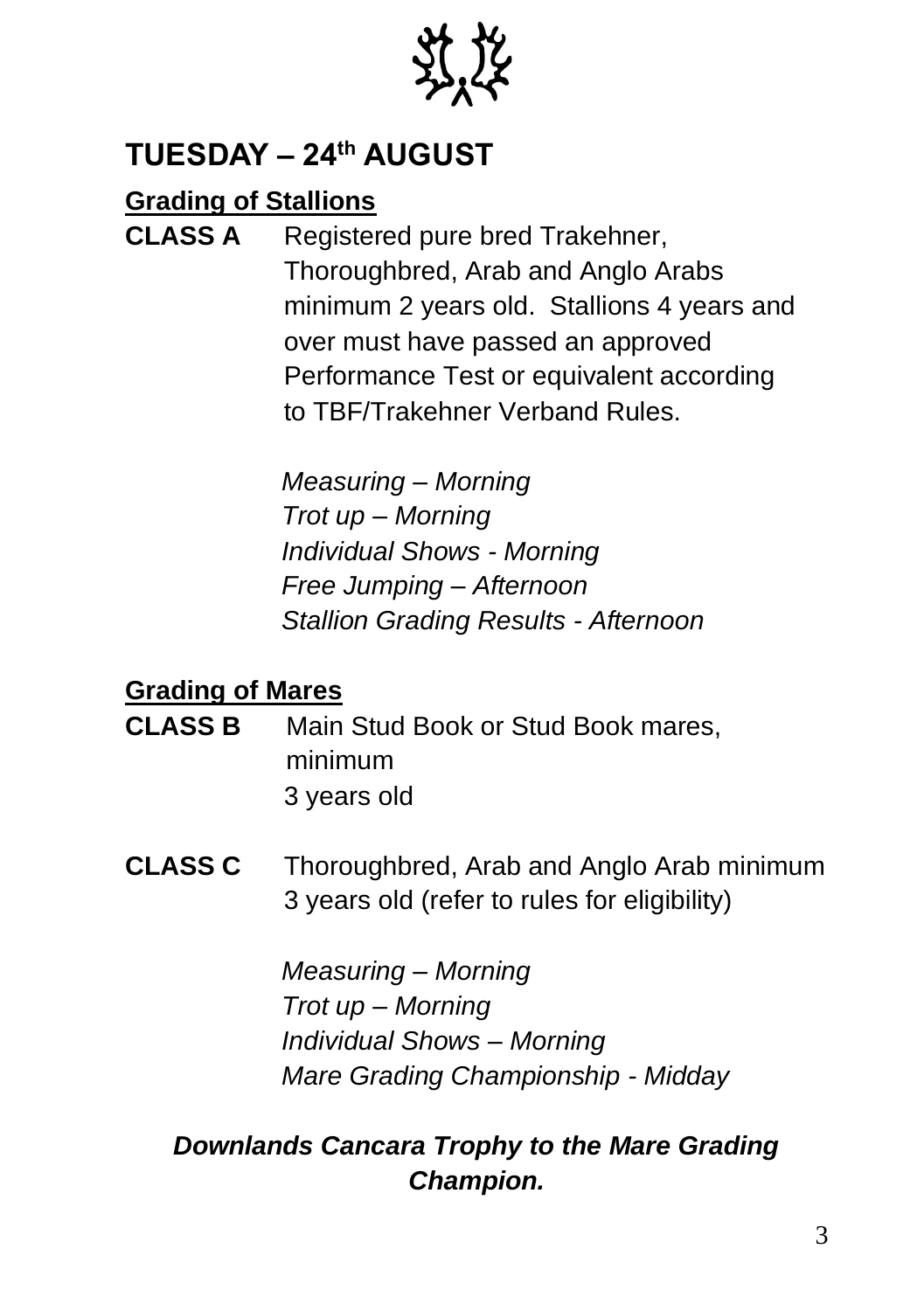

#### **Mare Performance Test**

**CLASS D** Mares graded with or registered with the TBF minimum 3 years old. *Free Jumping – Afternoon Ridden Evaluation – Afternoon*

#### **Performance Test Championship - Afternoon**

*Performance Test Champion trophy kindly donated by Bluewood Stud* 

*The Ingrid Christodoulou Memorial Trophy kindly donated by the Trakehner Verband is awarded to the top scoring horse in the free jumping from Classes A-D*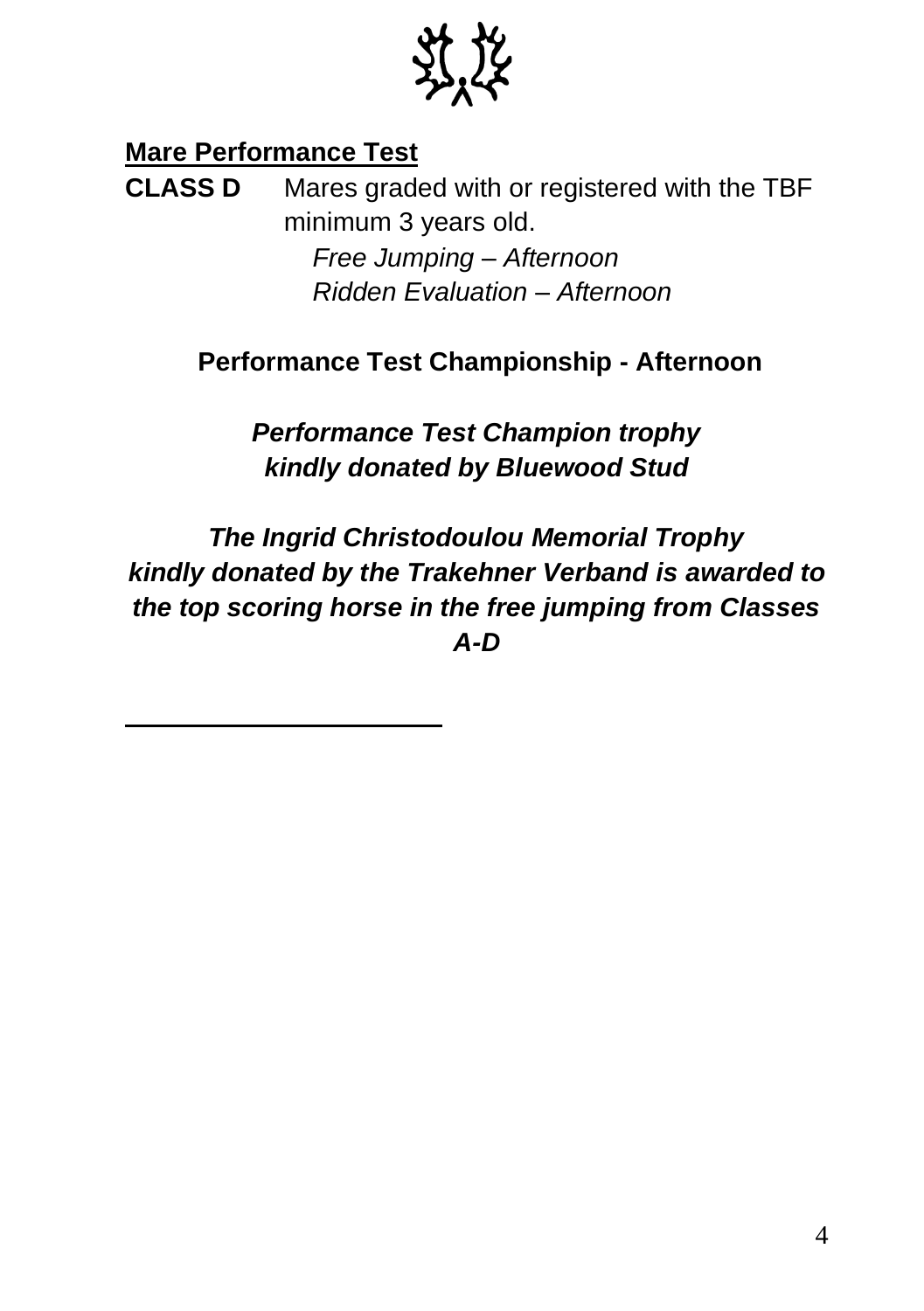

#### **Trakehner Breeders' Fraternity Stud Books**

There are four parts to the TBF Stud Books and Registers which are administered under strict rules set by the Trakehner Verband in Germany and EU Directives. A horse has two qualifications; those it gets from its own breeding and those it acquires to be placed into the breeding section of the Stud Books. The term 'grading' refers to the selection process to bring a horse into the breeding section of the Stud Books. The following is a general guide to eligibility for the stud book breeding sections:

#### **Main Stud Book**

Trakehner mares by graded stallions out of graded mares achieving an overall grading average score of 6, with no single mark below 5.

Preliminary Register Trakehner Mares who score grading marks over 48 with no single mark below 5

Thoroughbred, Anglo Arab or Arab mares achieving grading marks of 48 or above.

The title Premium Mare is awarded to any mare achieving 53 – 53.5 grading marks with a performance test of 7.0. Mares with 54 marks or more require a performance test of 6.5.

#### **Stud Book**

Trakehner mares by graded stallions out of registered Trakehner mares (four generations) and all other Trakehners who score a grading average of 5 with no mark below 4.

Preliminary Register Trakehner Mares who score grading marks over 42 with no single mark below 5 Thoroughbreds, Anglo Arab or Arab mares that score a grading average of 6, with no single mark below 5.

#### **Preliminary Register**

Trakehner mares, Thoroughbred, Anglo Arab and Arab mares, as well as their crossbreds, which cannot enter into one of the above stud books. Specifically designed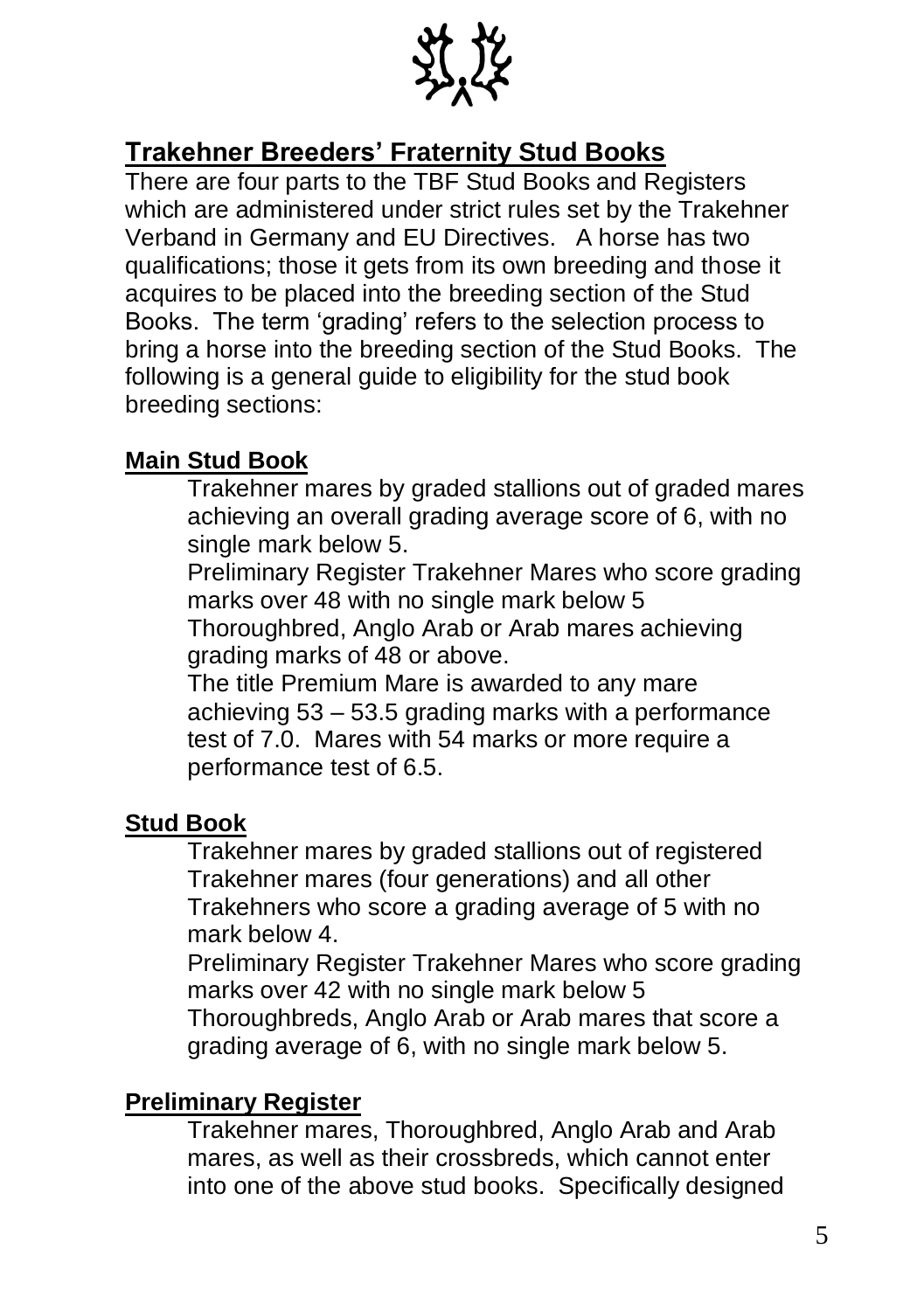

for TB, AA and Arab mares which have not been graded into one of the stud books.

#### **Part-Bred Register**

Any horse with at least 25% blood of Trakehner origin

#### **Marking System - Marks are awarded for the following**:

Prior to 1994, the marking system was for type, conformation, regularity of movements, impulsion and overall impression. Marks, awarded out of 10, have the following general meaning: N.B. Older mares may show marks reversed: i.e.  $1 =$ exceptional

#### **Mares' Performance Test and Premium Mares**

The evaluation objective is to assess the suitability of the mare to improve offspring towards the breeding goal of The Trakehner Breeders' Fraternity: to produce a better riding horse. *Although primarily intended for mares, geldings are allowed to carry out this test as an indication of their riding qualities.*

#### **Expected standards for presentation for the test:**

- **\*\*** Horses to be three years or older
- **\*\*** Problem free mounting and dismounting; both rider and test rider
- **\* Basic Rideability** 
	- ability to perform the three basic paces, demonstrated on a circle and change of rein through the length of the arena ( to be ridden in snaffle bridle).
	- during the test lengthen the stride (no medium trot)
	- **•** problem free change into canter on both reins (vocal assistance permitted)
- **\*\*** Free jumping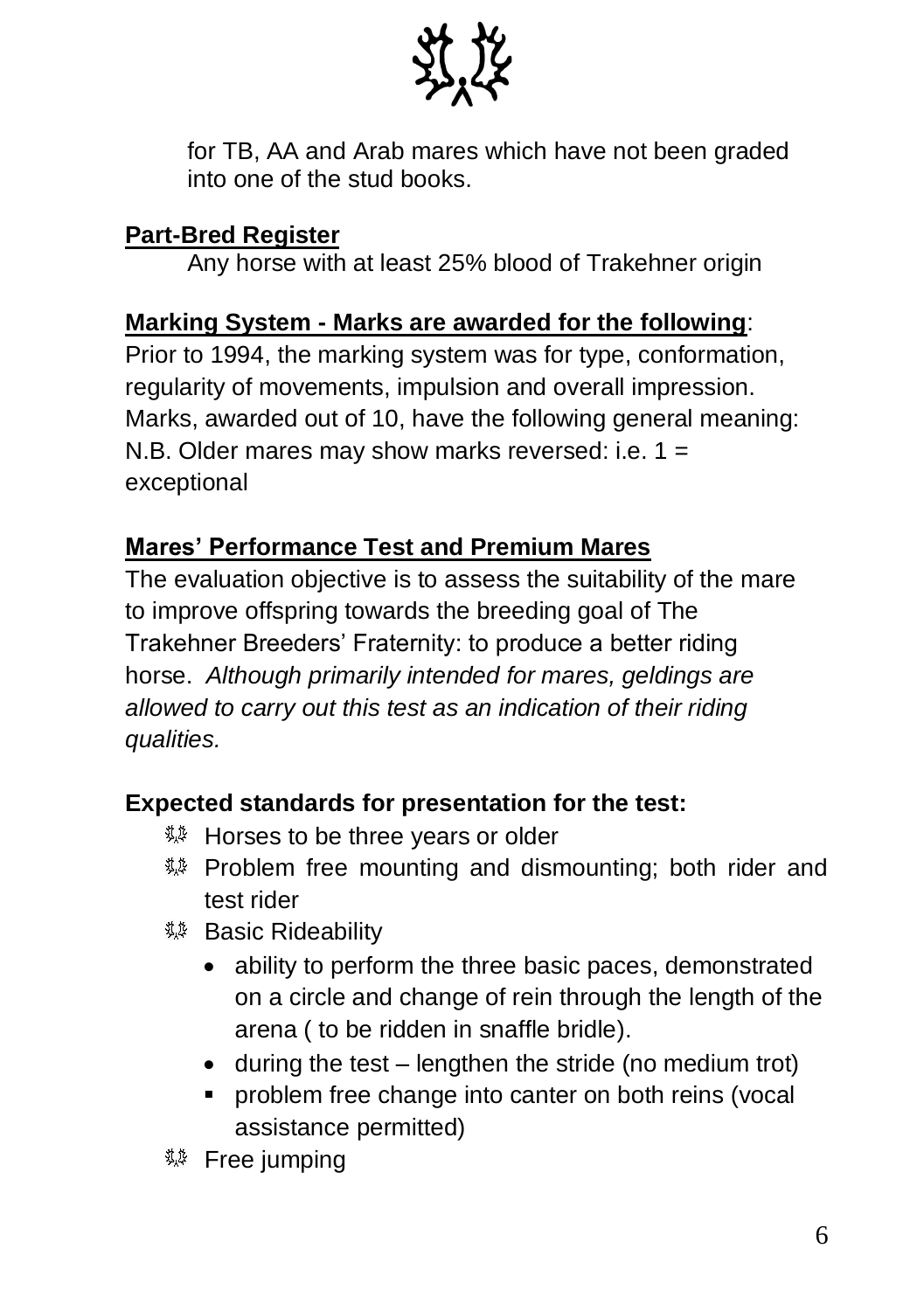

#### **The Evaluation Procedure:**

- Horses to appear in the arena two at a time, in groups decided entirely by the judges
- **\* The judging commission will consist of two Trakehner** judges and one recognized test rider
- $\frac{m}{2}$  The elements of the evaluation are as follows:
	- Conformation Three basic paces— walk, trot, canter on both reins (judged under own rider)
	- Rideability (judged by test rider)
	- Jumping ability (1m max height; distance approx 6.7 –7.0m between three jumps)
	- Marking Half marks may be award

#### **Free jumping:**

This will be set up as a lane, with a wall on one side, and a line of wings and poles on the other. There will usually be three jumps, two uprights and a spread to finish, set at suitable distances apart (either bounce or stride) as decided by the judges. It is recommended that you practice both distances with your horse when training.

A catching pen with a large "stopping" fence at the end will be constructed in order to save time with catching the horses. We will endeavor to put the stopping fence far enough away from the final jump so as not to make the horse back off. The handler is advised to lead the horse slowly into the lane before release, rather than charging him towards it, and should catch the horse at the other end. Stewards will be present to assist both handler and the judges. The judges will determine the raising of jump heights etc, according to what they see, and their aim is to the uncover the ability of the horse, not to catch him out.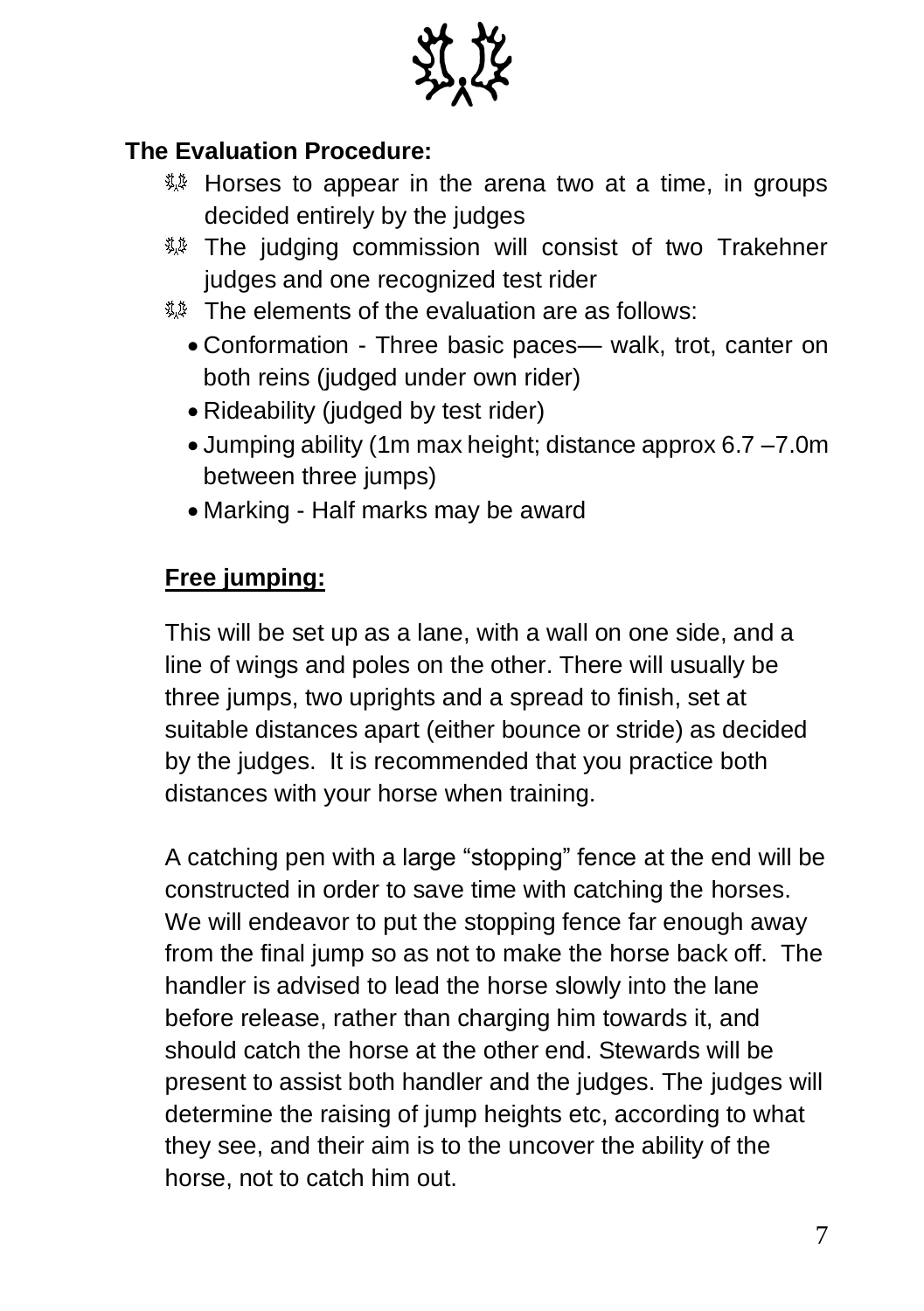

#### **2021 Entry Fees**

| <b>Stallion Grading</b>             | £150 |
|-------------------------------------|------|
| Mare Grading                        | £110 |
| <b>Performance Test</b>             | £ 50 |
| Mare Grading & Performance Test     | £150 |
| NB: All entry fees exclude stabling |      |

#### **CLOSING DATE FOR NORMAL ENTRIES IS 6 th AUGUST 2021**

Please use a separate entry form for each horse. Photocopy the form for extra copies or complete online from the website at *[www.trakehners.co.uk](http://www.trakehners.co.uk/)*. Payment can be made online by paypal. Cheques to be made payable to the **Trakehners UK** 

Bank details for online transfers: Lloyds Bank Account name: Trakehner Breeders Fraternity A/c No 00618573 Sort code 30-95-89

All entries for grading must be accompanied by a photocopy of the parentage pages of the horse's Passport. Do NOT send original Passports as you will require it to travel.

Requests for rules, criteria and expectations relating to the grading may be made to the committee, accompanied by a large SAE. Or look on the website

#### **www.trakehners.uk.com/other/pdf\_documents/guidancenotes/GUIDANCE\_NOTES\_ON\_THE\_GRADING\_PROCED URES.pdf**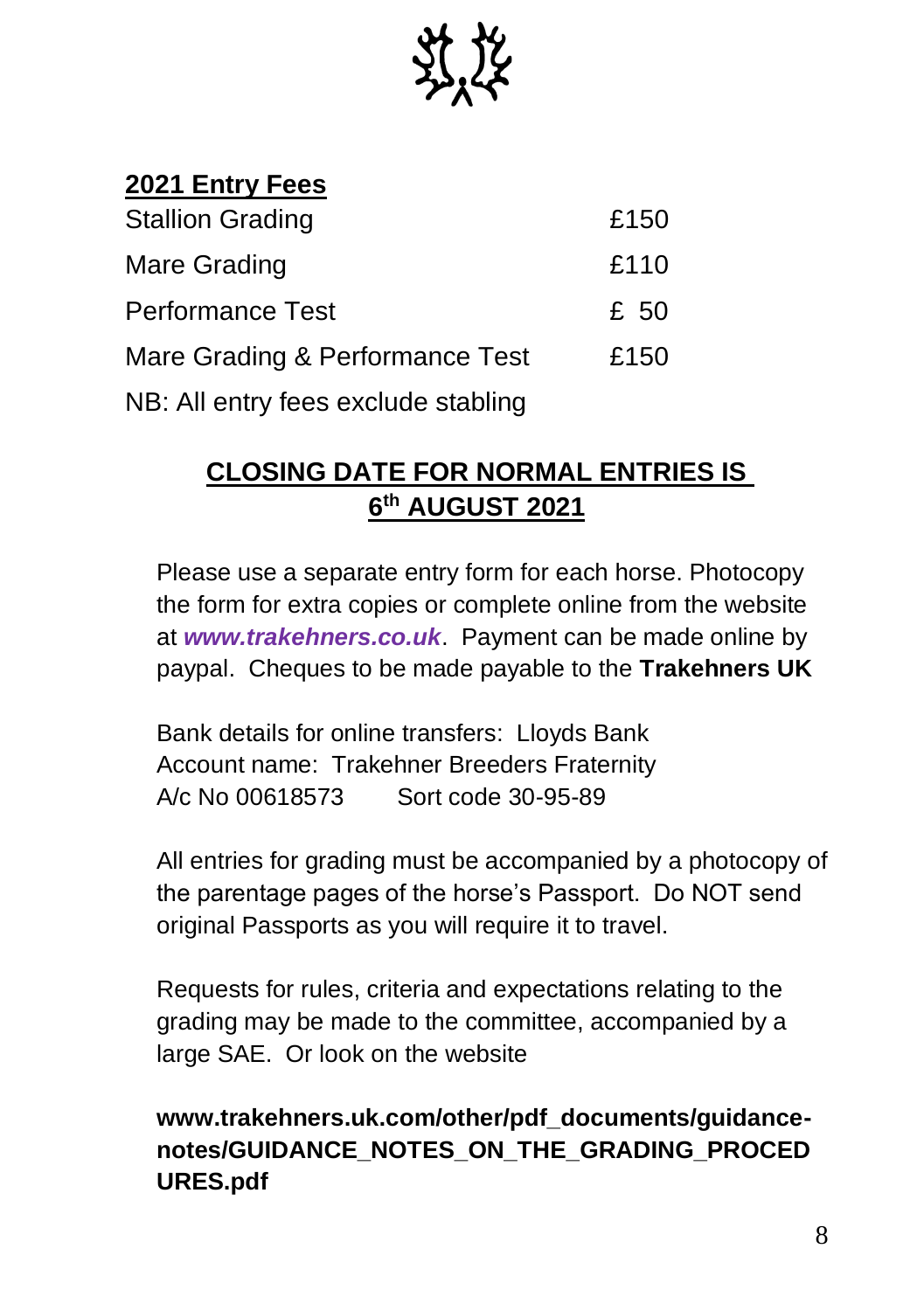

#### **Stabling to be arranged direct with Solihull Riding Club, on a first come first served basis.**

#### **Directions**

Solihull Riding Club, Four Ashes Road, Bentley Heath, Solihull, West Midlands, B93 8QE

## **Postcode for Sat Nav**

B93 8NB

From M42 J4 take the A3400 (South) towards Henley-in-Arden:

By car – at the first traffic lights immediately after leaving the motorway junction turn left into Gate Lane (very narrow after the left-hand bend), and at the T-junction opposite the car dealership showroom left again into Four Ashes Road.

Lorry/trailer – owing to the width restriction on Gate Lane, continue on the A3400 until the next island (by Shell station), turn left into Box Trees Road and after 1 mile this joins Four Ashes Road.

Solihull Riding Club is on the left a further half-mile along Four Ashes Road, past the Drum & Monkey pub on your right and before the hump-back railway bridge, but if you miss the entrance carry on over the bridge for 1/4 mile to the next island and turn round.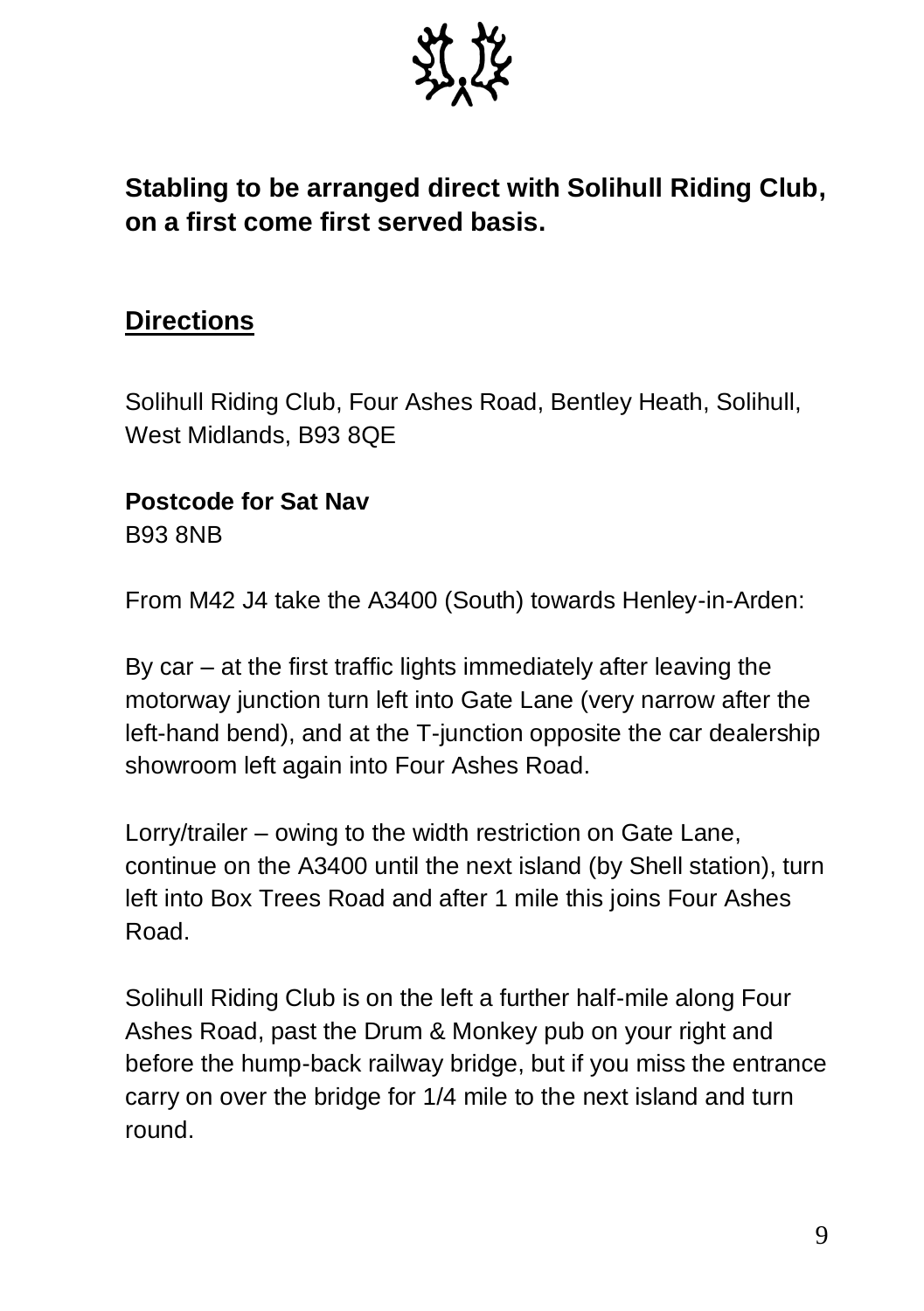

### **GRADING – CONDITIONS FOR ENTRY**

Application for Entry and/or Participation in this Grading will mean agreement to the following:

- **Membership.** Current TBF membership is required for Classes  $A$ — $D$
- **Registered Horses**. Horses entered must be registered and fees fully paid with the TBF by  $1<sup>st</sup>$  August 2021 – Please check correct owner registered in the passport
- **Graded stallions**. Graded means approved and recognised by the Trakehner Verband or its daughter organisations including the TBF.
- **Grading of stallions and mares**. Classes A, B & C are part of the selection procedure for breeding stock and are subject to the rules of the TBF made under contract to the Trakehner Verband GmbH.
- **Performance Testing of mares**. Class D is carried out in accordance with the practice in Germany. Mares must be shown in snaffle bridle.
- **Passports**. Original Passports for grading or performance test candidates must be lodged with the Show Organiser upon check in at the Grading & Show.
- **Foals.** No foal under three weeks old on the date of the grading.
- **Random Blood** Tests for analgesics may be taken during the Grading and Show.
- **Tack.** Foals must be shown in a foal slip or head collar. All horses in Grading and Performance Test to be shown in a snaffle or in hand bridle.
- **Dress.** All Handlers to be dressed in white tops with black or white trousers.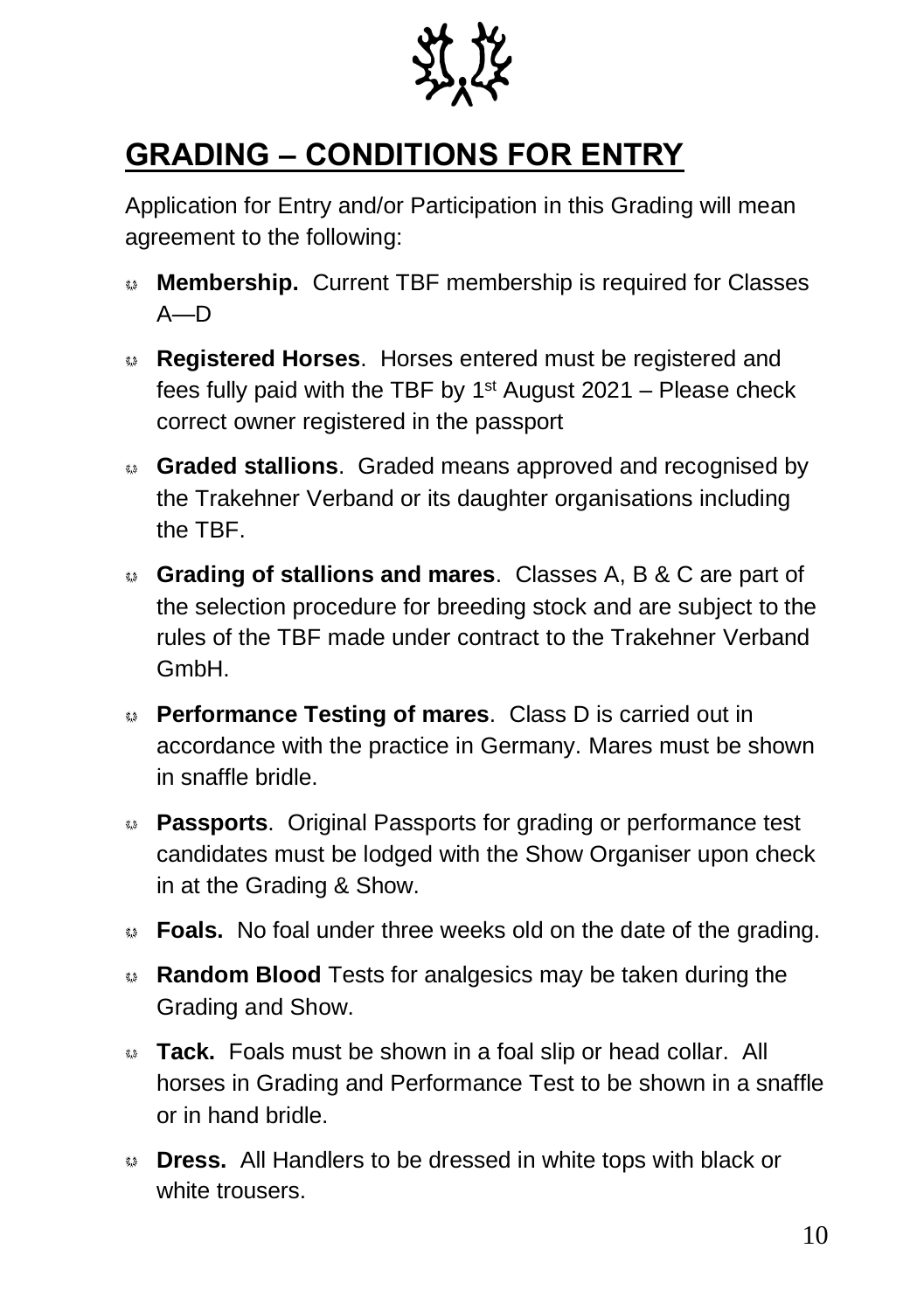

- **Riders.** All riders in Grading and Showing classes must wear hard hats to British Standard BSEN 1384 or PAS015 properly fastened at all times when mounted. Hats must have plain dark covers, jackets to be worn in riding classes.
- **Entries** must be made on the TBF entry form. One entry form per horse.
- **Refunds.** No refund of entry fees will be made unless a request for refund is accompanied by a vet's certificate.
- **The Decision of the Judges is final**. Objections must be submitted in writing to the Show Organiser with £50 deposit, no later than 30 minutes after the incident. If the objection is sustained the deposit will be returned.
- **The TBF** reserves the right to amalgamate or cancel any Class and refuse entries without explanation.
- **The TBF**, promoters, organisers, committee and landowners ('The Committee') shall not be liable for any claim whatsoever in respect of any damage, accident, loss or injury to competitors, onlookers, their property, servants or horses howsoever caused on the property. It is the express condition of entry that each exhibitor shall hold The Committee blameless and that he or she shall indemnify The Committee against any legal proceedings, action, expenses, costs, claims, demands or damage whatsoever arising from any accident or incident which may occur. In the interest of health and safety, participants must take all reasonable precautions to avoid and prevent accidents and obey the instructions of the organisers and stewards.**The TBF takes no responsibility** whatsoever for any accident, loss or injury to competitors or their property. Exhibitors implicitly indemnify the TBF from any of these risks.
- **Branding** Please arrange with registrar prior to the show
- **Horses not under control** will be asked to leave the arena.